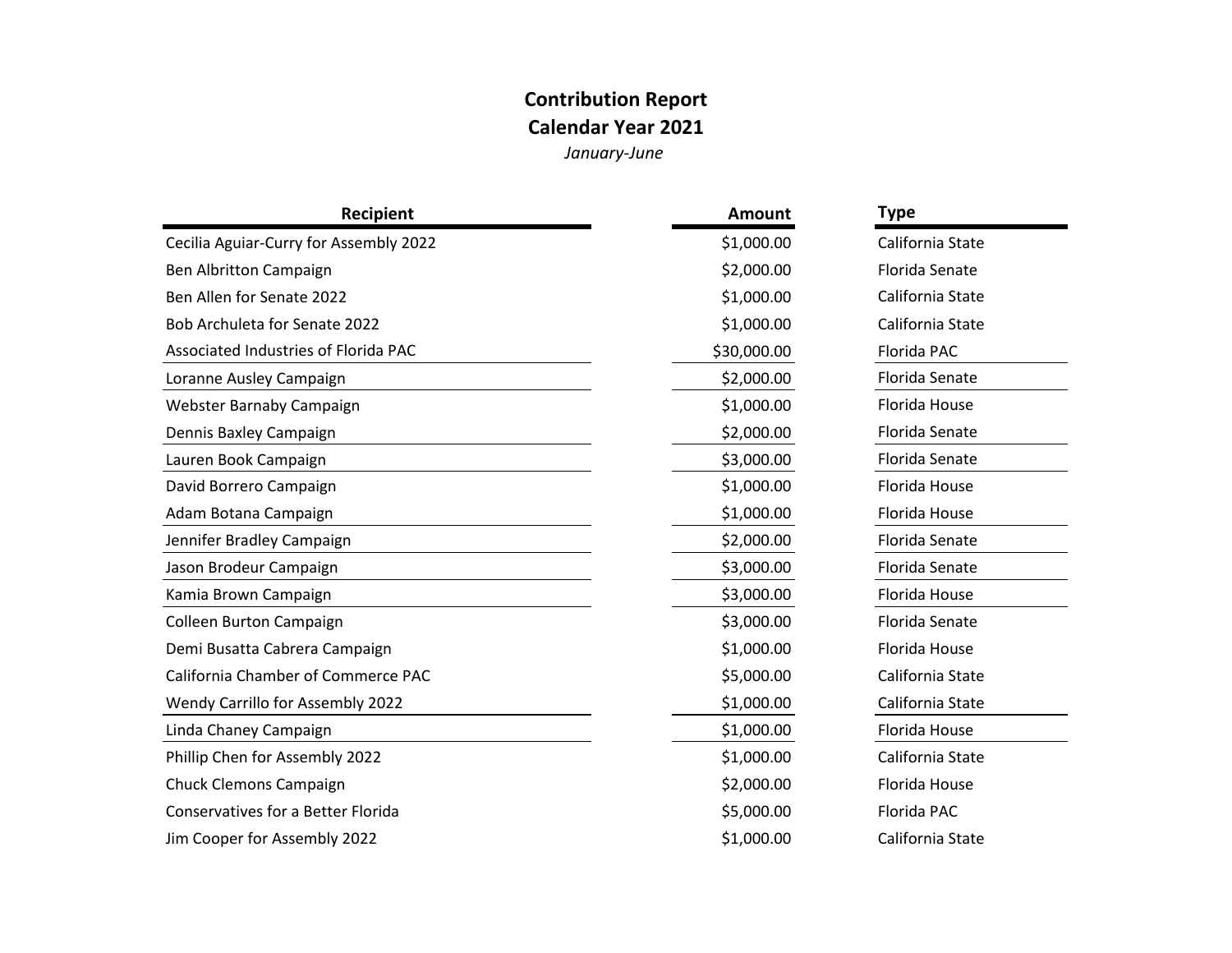| Andrew Cuomo for New York                         | \$5,000.00   | <b>New York State</b> |
|---------------------------------------------------|--------------|-----------------------|
| Janet Cruz Campaign                               | \$3,000.00   | Florida Senate        |
| Dan Daley Campaign                                | \$2,000.00   | Florida House         |
| Laurie Davies for Assembly 2022                   | \$1,000.00   | California State      |
| <b>Friends of Ron DeSantis</b>                    | \$50,000.00  | Florida PAC           |
| Ben Diamond Campaign                              | \$2,000.00   | Florida House         |
| Fentrice Driskell Campaign                        | \$2,000.00   | Florida House         |
| Tom Fabricio Campaign                             | \$1,000.00   | Florida House         |
| Randy Fine Campaign                               | \$2,000.00   | Florida House         |
| Jason Fischer Campaign                            | \$3,000.00   | Florida House         |
| The Florida Prosperity Fund                       | \$30,000.00  | Florida PAC           |
| Florida Democratic Legislative Campaign Committee | \$35,000.00  | State of Florida      |
| Florida Republican Senatorial Campaign Committee  | \$25,000.00  | State of Florida      |
| Florida Strong Finish (In-Kind)                   | \$87,142.54  | Florida PAC           |
| Floridians for a Stronger Democracy               | \$225,000.00 | Florida PAC           |
| Floridians United for Our Children's Future       | \$100,000.00 | Florida PAC           |
| <b>Future Florida</b>                             | \$25,000.00  | Florida PAC           |
| Friends of Eric Garcetti Officeholder             | \$1,500.00   | LA City, California   |
| Illeans Garcia Campaign                           | \$3,000.00   | Florida Senate        |
| Sam Garrison Campaign                             | \$1,000.00   | Florida House         |
| Mike Giallombardo Campaign                        | \$1,000.00   | Florida House         |
| Michael Grant Campaign                            | \$2,000.00   | Florida House         |
| Tim Grayson for Assembly 2022                     | \$1,000.00   | California State      |
| Joe B. Harding Campaign                           | \$1,000.00   | Florida House         |
| Dianne Hart Campaign                              | \$2,000.00   | Florida House         |
| Fred Hawkins Campaign                             | \$1,000.00   | Florida House         |
| Robert Hertzberg for State Controller 2022        | \$1,000.00   | California State      |
| Hurtado for Senate 2022                           | \$1,000.00   | California State      |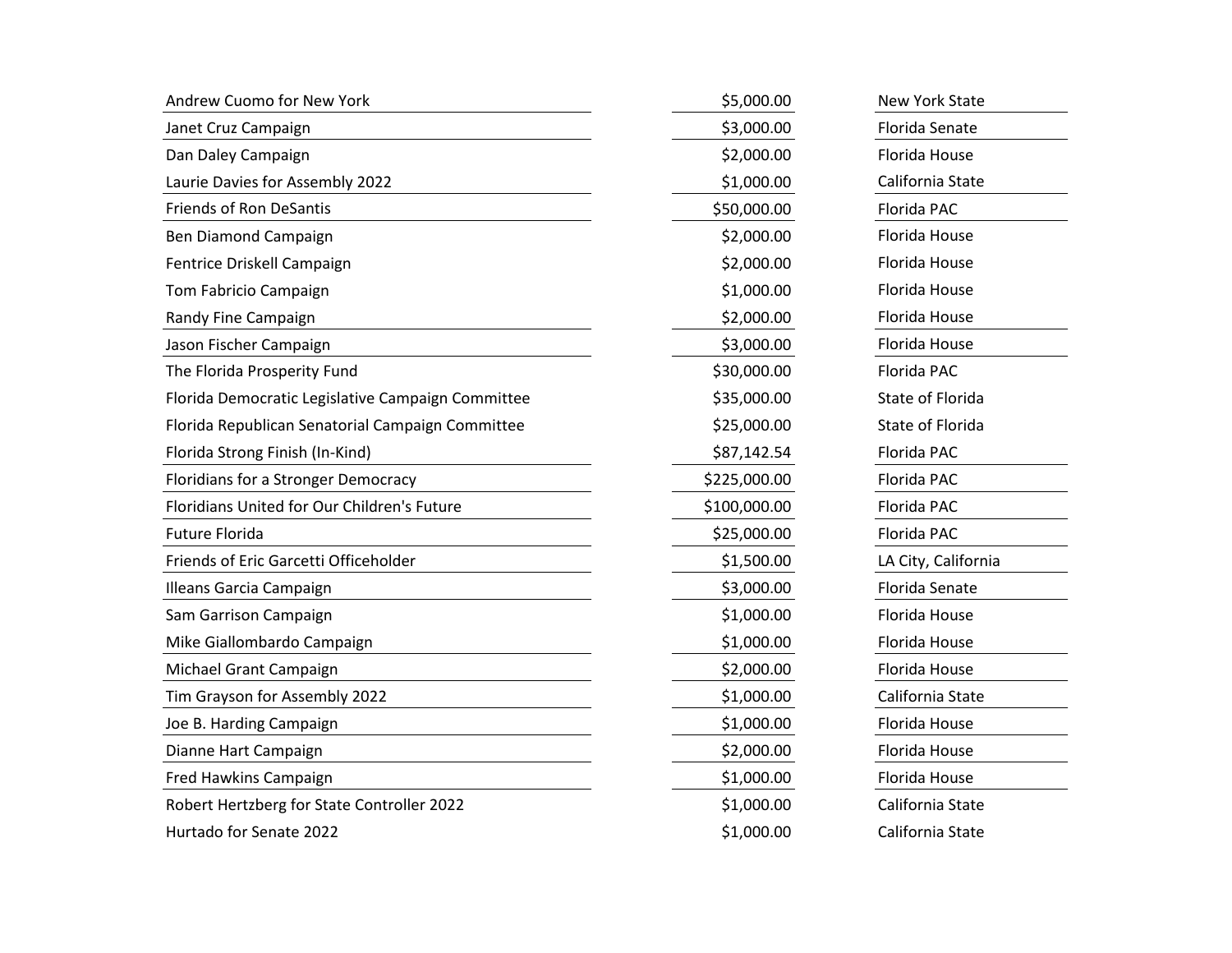| Blaise Ingoglia Campaign                                 | \$2,000.00  | Florida House       |
|----------------------------------------------------------|-------------|---------------------|
| Kevin James for City Attorney 2022                       | \$1,000.00  | LA City, California |
| Jobs for Florida Florida PAC                             | \$25,000.00 | Florida PAC         |
| Shevrin Jones Campaign                                   | \$3,000.00  | Florida Senate      |
| Kamlager for Senate 2022                                 | \$2,000.00  | California State    |
| Traci Koster Campaign                                    | \$1,000.00  | Florida House       |
| Limon for Senate 2024                                    | \$1,000.00  | California State    |
| Evan Low for Assembly 2022                               | \$1,000.00  | California State    |
| Lawrence McClure Campaign                                | \$3,000.00  | Florida House       |
| Fiona McFarland Campaign                                 | \$1,000.00  | Florida House       |
| Mike McGuire for State Senate 2022                       | \$1,000.00  | California State    |
| Tim McOsker for City Council 2022                        | \$800.00    | LA City, California |
| Randy Maggard Campaign                                   | \$3,000.00  | Florida House       |
| Pat Maney Campaign                                       | \$1,000.00  | Florida House       |
| Nury Martinez for City Council 2013 Officeholder Account | \$800.00    | LA City, California |
| Ralph Massullo Campaign                                  | \$3,000.00  | Florida House       |
| Lauren Melo Campaign                                     | \$1,000.00  | Florida House       |
| Dave Min for State Senate 2024                           | \$1,000.00  | California State    |
| Friends of Ashley Moody                                  | \$10,000.00 | Florida PAC         |
| Jim Mooney Jr. Campaign                                  | \$1,000.00  | Florida House       |
| MPA Local PAC                                            | \$2,500.00  | California State    |
| Kevin Mullin for Assembly 2022                           | \$1,000.00  | California State    |
| Janet Nguyen for Assembly 2022                           | \$1,000.00  | California State    |
| Mitch O'Farrell for City Council 2022                    | \$800.00    | LA City, California |
| Trevor O'Neil for Anaheim City Council 2022              | \$2,200.00  | Anaheim, California |
| Danny Perez Campaign                                     | \$3,000.00  | Florida House       |
| Keith Perry Campaign                                     | \$2,000.00  | Florida Senate      |
| Jenna Persons Campaign                                   | \$1,000.00  | Florida House       |